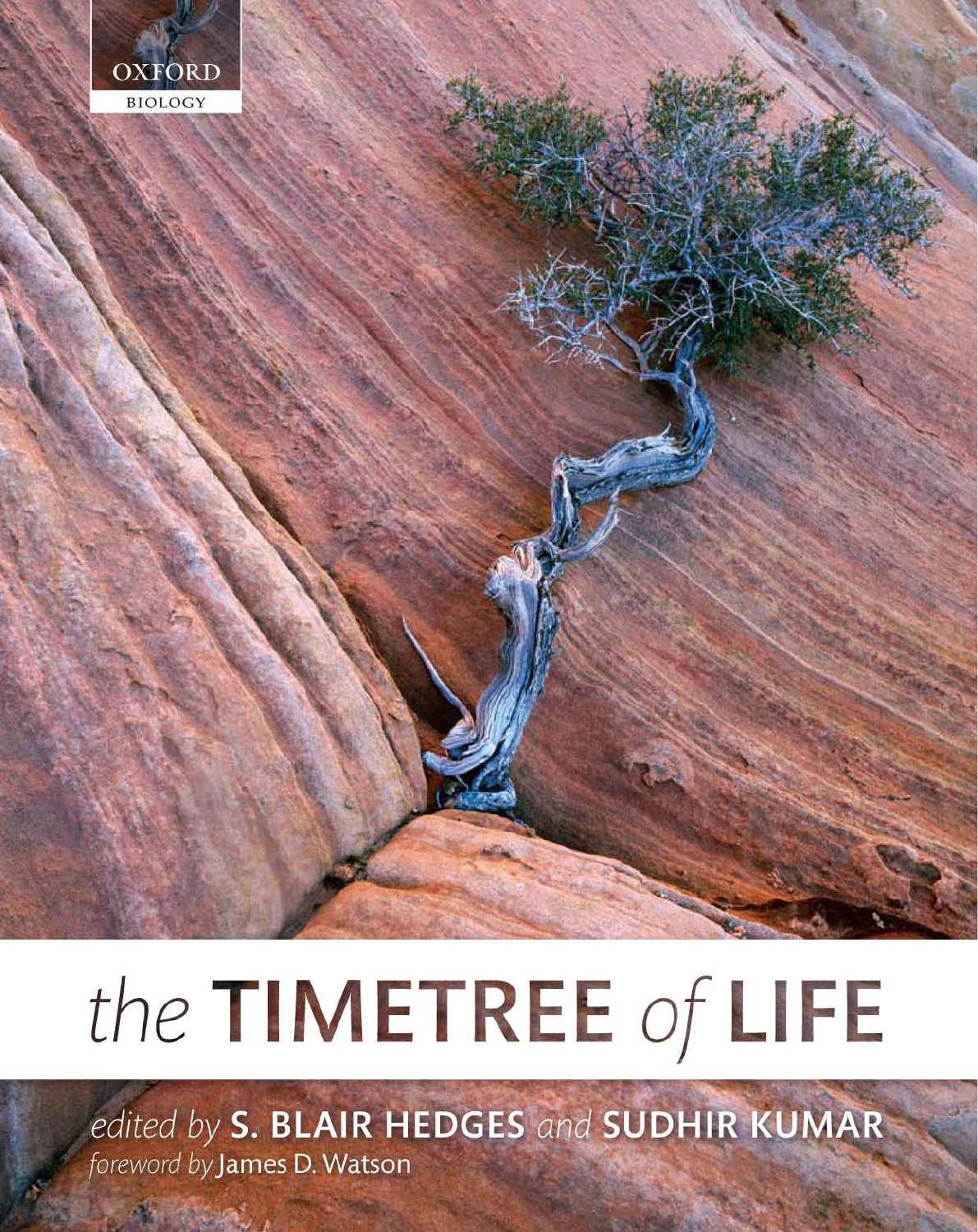# Labyrinth fishes (Anabantoidei)

### *Lukas Rüber*

Department of Zoology, The Natural History Museum, Cromwell Road, London SW7 5BD, UK (l.ruber@nhm.ac.uk)

## Abstract

Labyrinth fishes (Anabantoidei) are grouped into three families (Osphronemidae, Helostomatidae, and Anabantidae) within the teleost Order Perciformes. Recent phylogenetic analyses have resulted in major changes in their classification. The Family Belontiidae is no longer recognized. The pike-head Luciocephalus, previously considered a separate family (Luciocephalidae) and closest relative of the remaining anabantoids, is now placed in a derived position within the Osphronemidae. The anabantoid timetree shows that the three families diverged either in the Middle Eocene (~40 million years ago, Ma) or in the late Cretaceous (~90 Ma) depending on the assignment of the only available anabantoid fossil.

Labyrinth fishes form a natural (monophyletic) group of teleost fishes, the Suborder Anabantoidei. They are arranged into three families: Osphronemidae (~120 species; gouramies, paradise fishes, and fighting fishes; Fig. 1), Helostomatidae (one species, Kissing Gourami), and Anabantidae (28 species; climbing gouramies and bushfishes). Although a comparatively small group, anabantoids exhibit a striking variation in size, ranging from dwarfed forms such as *Parosphromenus ornaticauda*, with 19 mm standard length, to large forms such as the giant gouramies of the genus *Osphronemus*, with up to 70 cm standard length (1, 2). A number of species play an important role as food fishes and are widely used in aquaculture, whereas others are important and highly colorful aquarium fishes. Labyrinth fishes show an astonishing diversity in breeding behavior that is rarely found in any other fish group (3, 4). Parental care is dominant and occurs in 16 of the 19 anabantoid genera.

Reproductive modes range from free-spawning without parental care to substrate spawning, submerged plant nest building, bubble nesting, and mouthbrooding with parental care. Labyrinth fishes are diagnosed by the presence of a peculiar organ above the gills (suprabranchial), consisting of a greatly modified upper element of the gill arches (epibranchial 1), which is housed in a cavity above the gills. Both, the wall of the cavity and the modified epibranchial are covered with respiratory epithelium, and assist in accessory air-breathing. The subrabranchial organ is also called labyrinth organ because of its complex folding that greatly increases respiratory surface. Labyrinth fishes are typically grouped together with the snakeheads (Channoidei, Channidae) in the Labyrinthici (*5*). Here, I review the relationships and divergence times of labyrinth fishes that include the three families: Osphronemidae, Helostomidae, and Anabantidae.

Although anabantoids were already recognized as a natural assemblage in the early nineteenth century by Cuvier and Valenciennes (6) their phylogenetic intrarelationships have been highly contentious. Most of the controversy is focused on the relative phylogenetic position of the enigmatic pike-head *Luciocephalus pulcher*. This highly morphologically derived teleost (7) was originally included in the family Esocidae (Esociformes) by Gray (*8*), but subsequently considered a member of the Anabantoidei by Bleeker (*9, 10*). Later on, Berg (*11*) and Liem (*12*) rejected a close relationship of the two taxa.



Fig. 1 A fighting fish (Betta channoides) from Borneo. Credit: Z. Hang.

L. Rüber. Labyrinth fishes (Anabantoidei). Pp. 344-347 in *The Timetree of Life*, S. B. Hedges and S. Kumar, Eds. (Oxford University Press, 2009).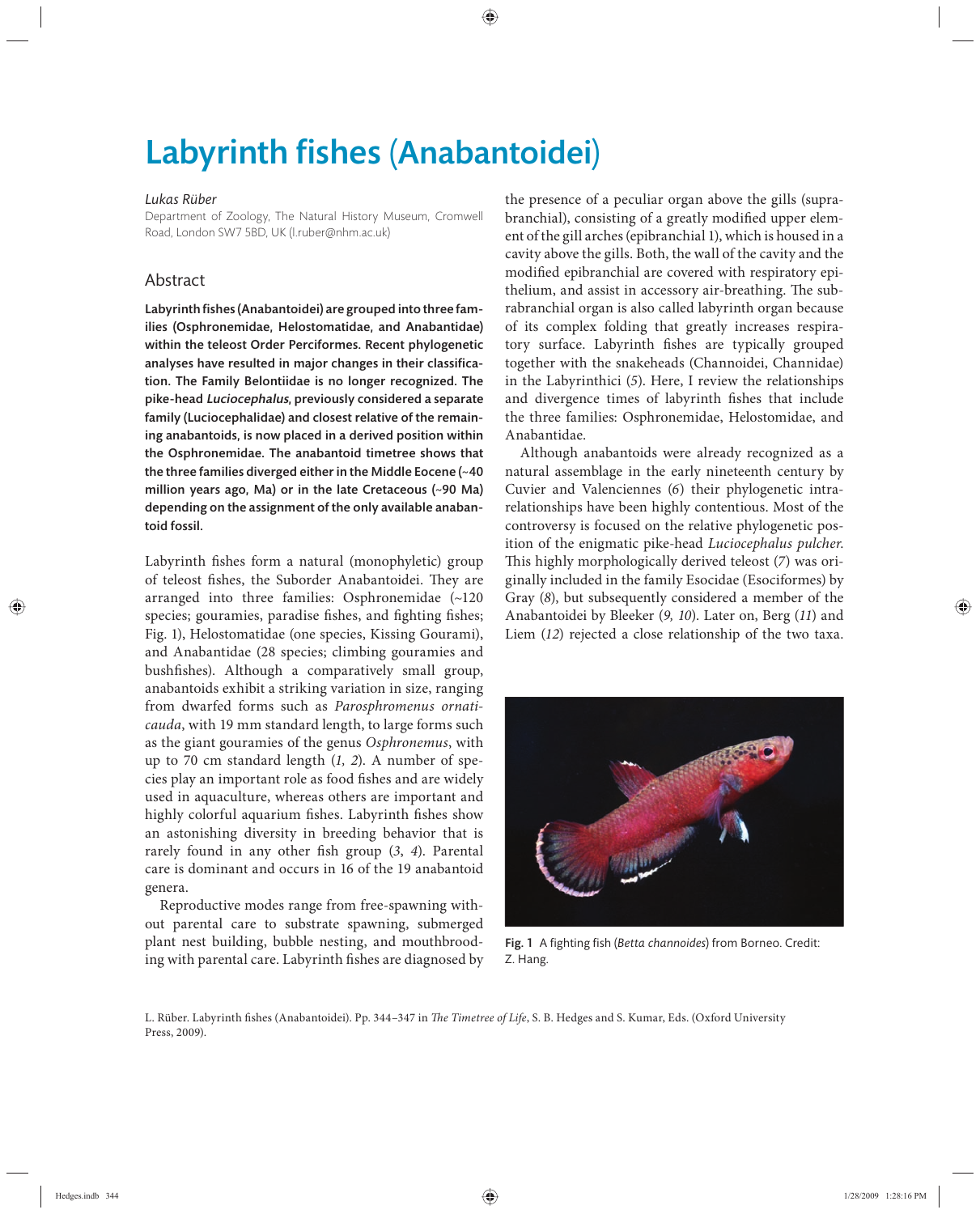

Fig. 2 A timetree of labyrinth fishes (Anabantoidei). Divergence times are from Table 1.

However, it is now generally accepted that *Luciocephalus* belongs to the anabantoids based on several derived morphological characters (*13–15*).

The first phylogenetic hypothesis of anabantoid relationships was proposed by Lauder and Liem (*15*), who divided the suborder into five families: Luciocephalidae, Anabantidae, Helostomatidae, Osphronemidae, and Belontiidae. They identified Luciocephalidae as the most basal anabantoid family, Anabantidae as the closest relative of Helostomatidae, and Osphronemidae as the closest relative of Belontiidae. However, Britz (*13, 14, 16*) and Britz *et al.* (*17*) revised Lauder and Liem's hypothesis in essential aspects. Britz (*13*) showed that *Luciocephalus* belongs to a monophyletic group, called Osphronemidae (*18*), that includes *Osphronemus*, and Liem's belontiids. The monophyly of Osphronemidae and Anabantidae is well supported by morphological studies (5, 15). The only molecular phylogenetic study addressing anabantoid relationships was based on four mitochondrial genes (*cyt b*, *12S rRNA*, *tRNA Val*, and *16S rRNA*) and one nuclear gene (*RAG1*) and an extensive taxonomic coverage (4). The monophyly of both Osphronemidae and Anabantidae are well supported (Fig. 2).

Based on morphological evidence, Lauder and Liem (*15*) considered *Helostoma temminkii*, the only representative of the Helostomatidae, to be the closest relative of the Family Anabantidae. The molecular phylogenetic analyses on the other hand were unable to resolve the relative position of the Helostomatidae with respect to the other two anabantoid families. While the mitochondrial genes indicated that Anabantidae is the closest relative of the group containing Osphronemidae and Helostomidae, *RAG1* and a combined nuclear and mitochondrial DNA data set showed that Osphronemidae is the closest relative of the group containing Anabantidae and Helostomidae. Short internal branches connecting the Osphronemidae, Anabantidae, and Helostomatidae along with a wide posterior probability distribution of the root location may account for this lack of resolution (*4*).

Clearly, further morphological and molecular data studies are needed to rigorously test basal anabantoid relationships.

Rüber *et al.* (*4*) also estimated divergence times among the anabantoid families based on two separate data sets, using either the four mitochondrial genes or a combined data set consisting of the mitochondrial genes plus the nuclear gene *RAG1* and applying a Bayesian approach. The anabantoid fossil record that can be utilized for the calibration of the lineage divergence times is scarce. The only known articulated anabantoid fossil is from the genus *Osphronemus* (*19, 20*). It was found in the Sangkarewang Formation (Central Sumatra) dated with palynological data as late Eocene to early Oligocene (37–28.5 Ma) by Barber *et al.* (*21*). It is not possible to assign the fossil *Osphronemus* to any extant species in that genus with certainty, nor is it possible to assign it without doubt to *Osphronemus*.

Therefore, two different age estimates based on different assignments of the fossil *Osphronemus* were conducted: (a) assignment of the fossil to the most recent common ancestor of *Osphronemus* and its closest relative *Belontia* (first calibration) and (b) assignment of the fossil to the most recent common ancestor of *Osphronemus* (second calibration). Calibration with fossils from early-diverging lineages, based on both, mitochondrial genes and the combined mitochondrial and nuclear gene data set, indicate a Middle Eocene (~40 Ma) origin of anabantoids as well as a Middle Eocene Helostomatidae–Anabantidae split (Table 1). Divergence times based on the combined mitochondrial plus nuclear data resulted in estimates that were on average a few million years younger than those derived from the four mitochondrial genes using the first calibration (Table 1). The second calibration, based on the four mitochondrial genes, on the other hand, resulted in a late Cretaceous age, ~90 Ma, for the origin of anabantoids and the Helostomatidae–Anabantidae split (Table 1).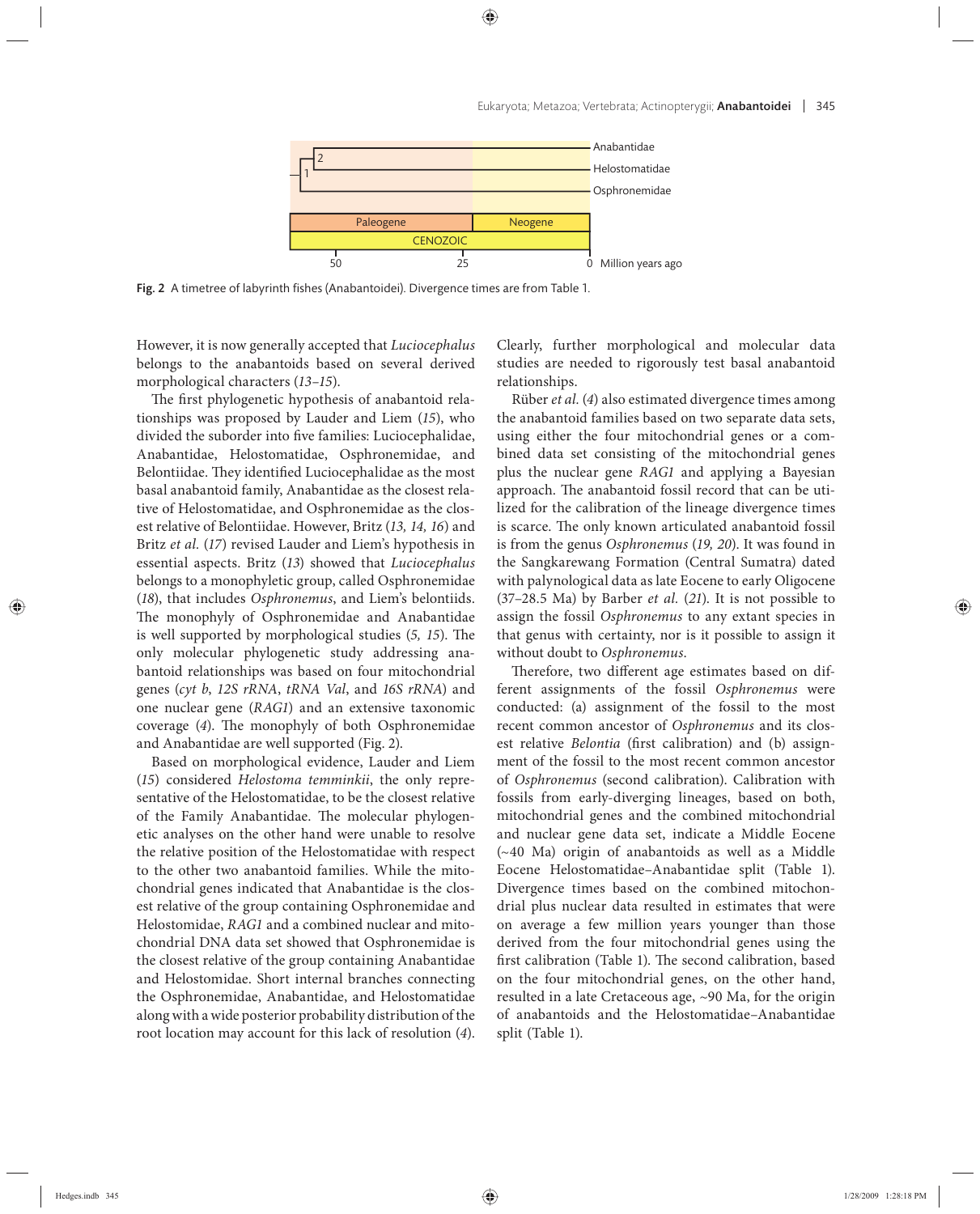| <b>Timetree</b> |      | <b>Estimates</b> |           |             |           |             |            |
|-----------------|------|------------------|-----------|-------------|-----------|-------------|------------|
| Node            | Time | Ref. (4)(a)      |           | Ref. (4)(b) |           | Ref. (4)(c) |            |
|                 |      | Time             | CI        | Time        | CI        | Time        | CI         |
|                 | 56.9 | 41.7             | $50 - 35$ | 37.7        | $44 - 32$ | 91.3        | $127 - 64$ |
|                 | 54.3 | 39.7             | $48 - 33$ | 36.2        | $42 - 31$ | 87.0        | 122-61     |

Table 1. Divergence times (Ma) and confidence/credibility intervals (CI) among labyrinth fishes (Anabantoidei).

Note: Node times in the timetree represent the mean of time estimates from different columns. Times from the analysis of four mitochondrial genes assigning the fossil Osphronemus as a basal branch (plus Belontia) are shown in (a), from the analysis of four mitochondrial genes plus the nuclear gene RAG1 assigning the fossil Osphronemus to a basal branch (plus Belontia) are shown in (b), and from an analysis of four mitochondrial genes assigning the fossil Osphronemus to a living lineage of Osphronemus are shown in (c).

Anabantoids show a disjunct South and Southeast Asian–African distribution that might be indicative of a restricted Gondwana distribution. With both the *RAG1* and a combined nuclear and mitochondrial DNA data set used by Rüber *et al.* (*4*), a basal split of labyrinth fishes into osphronemids vs. helostomids plus anabantids was favored. The first two families are exclusively found in Asia, whereas the third family is found on both continents, with *Anabas* (Anabantinae) from Southeast Asia as the closest relative of the remaining anabantids (Ctenopominae), which occur in Africa. Divergence time estimates of an Asian–African separation of these subfamilies ranged from (a) 35.1 (CI 43–28) based on mitochondrial DNA and 30.8 Ma (CI 37–25 Ma) based on a combined mitochondrial DNA plus nuclear *RAG1* data set for the first calibration to (b)  $77.0$  Ma (CI 109–53 Ma) based on mitochondrial DNA for the second calibration. The African–Asian biogeographic split within labyrinth fishes indicates either a divergence at the Eocene-Oligocene (first calibration) or an Upper Cretaceous-Paleocene divergence (second calibration). Thus, the oldest divergence time estimate based on the second calibration is close to the suggested divergence of the Madagascar and Indian continent from Africa at 165–121 Ma. On the other hand, late Mesozoic dispersal from Africa to Asia, or vice versa, via land bridges between Africa, India, and Eurasia cannot be ruled out based on the first calibrations. It has been pointed out repeatedly that the late Mesozoic–early Cenozoic history of the Gondwana breakup is still poorly known and thus allows for wide speculations regarding African–Asian biotic exchanges via land bridges (*22, 23*). Given the poor fossil record of anabantoids, as well as the uncertainty in the phylogenetic placement of the fossil *Osphronemus*, it seems premature to draw any firm

conclusion regarding the relative role that drift vicariance and dispersal have played in shaping anabantoid African– Asian distribution (*4*).

# Acknowledgments

Support was provided by the Swiss National Science Foundation, the Janggen-Pöhn-Foundation, Switzerland and the Department of Zoology, the Natural History Museum (UK).

### References

- 1. M. Kottelat, *Ichthyol. Explor. Freshwat.* **2**, 273 (1991).
- 2. T. R. Roberts, *Ichthyol. Explor. Freshwat*. **2**, 351 (1992).
- 3. L. Rüber, *et al. Evolution* **58**, 799 (2004).
- 4. L. Rüber, R. Britz, R. Zardoya, *Syst. Biol.* **55**, 374 (2006).
- 5. R. Britz, in *Spezielle Zoologie. Teil 2: Wirbel*–*oder Schädeltiere*, W. Westheide, R. Rieger, Eds. (Spektrum Akademischer Verlag, Heidelberg and Berlin, Germany, 2004).
- 6. G. Cuvier, A. Valenciennes, *Histoire Naturelle des Poissons*, Vol. 7 (F. G. Levrault, Paris, 1831).
- 7. G. V. Lauder, K. F. Liem, *Env. Biol. Fish*. **6**, 257 (1981).
- 8. L. E. Gray, *Zool. Miscell*. **1831**, 7 (1831).
- 9. P. Bleeker, *Verh. Akad. Amst*. **19**, 1 (1879).
- 10. P. Bleeker, *Natuurk. Tijdschr. Nederl. Ind*. **20**, 395 (1859).
- 11. L. S. Berg, *System der Rezenten und Fossilen Fischartigen und Fische* (VEB Verlag, Berlin, 1958).
- 12. K. F. Liem, *Illinois Biol. Monogr*. **30**, 1 (1963).
- 13. Britz, R. 1995. Zur phylogenetischen Systematik der Anabantoidei (Teleostei, Percomorpha) unter Berücksichtigung der Stellung des Genus *Luciocephalus*. Morphologische und ethologische Untersuchungen. PhD Thesis, Universität Tübingen, Tübingen, Germany.